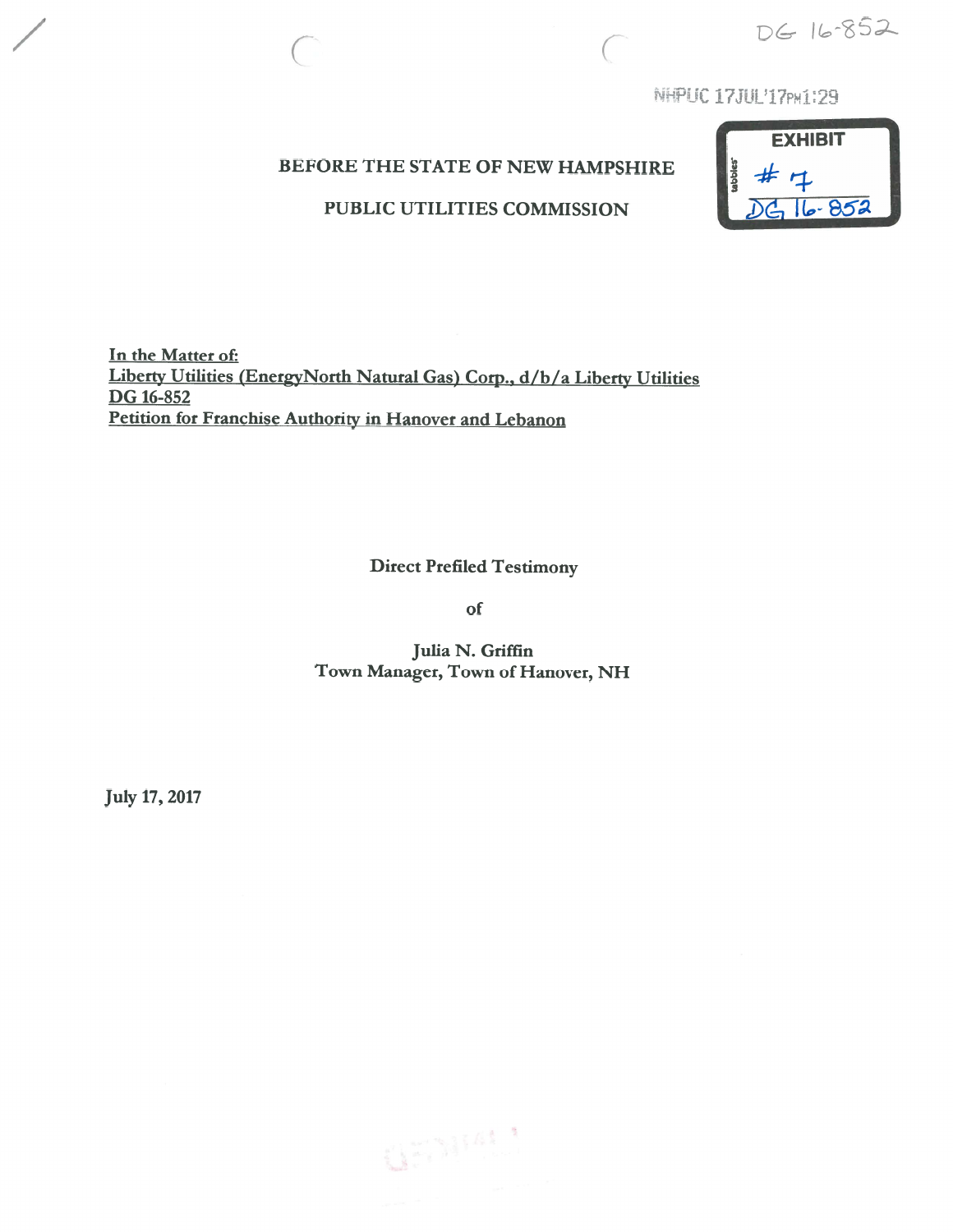## **TOWN OF HANOVER**

# **JULIA N. GRIFFIN, TOWN MANAGER**

## **TESTIMONY**

#### **DG 16-852**

**Liberty Utilities (EnergyNorth Natural Gas) Corp., d/b/a Liberty Utilities Petition for Franchise Authority in Hanover and Lebanon**

| $\mathbf{1}$        | Q. | Please state your name, occupation and business address.                                                                        |
|---------------------|----|---------------------------------------------------------------------------------------------------------------------------------|
| $\overline{2}$<br>3 | A. | My name is Julia N. Griffin and I am employed by the Town of Hanover as Town                                                    |
| $\overline{4}$<br>5 |    | Manager. My business address is 41 South Main Street, Hanover, NH 03755                                                         |
| 6<br>7              | Q. | Please summarize your educational and professional experience.                                                                  |
| $\,8\,$<br>9        | A. | I joined the Town of Hanover as Town Manager in 1996. Prior to 1996 I served as the                                             |
| 10<br>11            |    | City Manager for the City of Concord from 1991-1996, the Assistant City Manager for                                             |
| 12<br>13            |    | the City of Concord from 1990-1991, a Senior Management Analyst for the City of                                                 |
| 14<br>15            |    | Santa Monica in the City Manager's Office from 1985-1990 and as a Budget Analyst for                                            |
| 16<br>17            |    | the Office of Management and Budget for the City of New York from 1984-1985. I have                                             |
| 18<br>19            |    | a B.A. in Political Science from Wesleyan University, a Master's Degree in International                                        |
| 20<br>21            |    | Relations from Yale University and a Master's in Public and Private Management from                                             |
| 22<br>23            |    | the Yale School of Management.                                                                                                  |
| 24<br>25            | Q. | What is the purpose of your testimony in this proceeding?                                                                       |
| 26<br>27            | A. | The purpose of my testimony is to provide information regarding the Town of Hanover's                                           |
| 28<br>29            |    | interest in utilizing natural gas in municipal facilities in the event Liberty is granted a                                     |
| 30<br>31            |    | franchise to provide natural gas and constructs a pipeline located within the limits of the                                     |
| 32<br>33            |    | Town of Hanover.                                                                                                                |
| 34<br>35            | Q. | What is the Town of Hanover's intention regarding use of natural gas in municipal<br>facilities owned and operated by the Town? |
| 36<br>37            | A. | In May of 2017, Hanover's Town Meeting voted to become a Sierra Club "Ready for 100                                             |